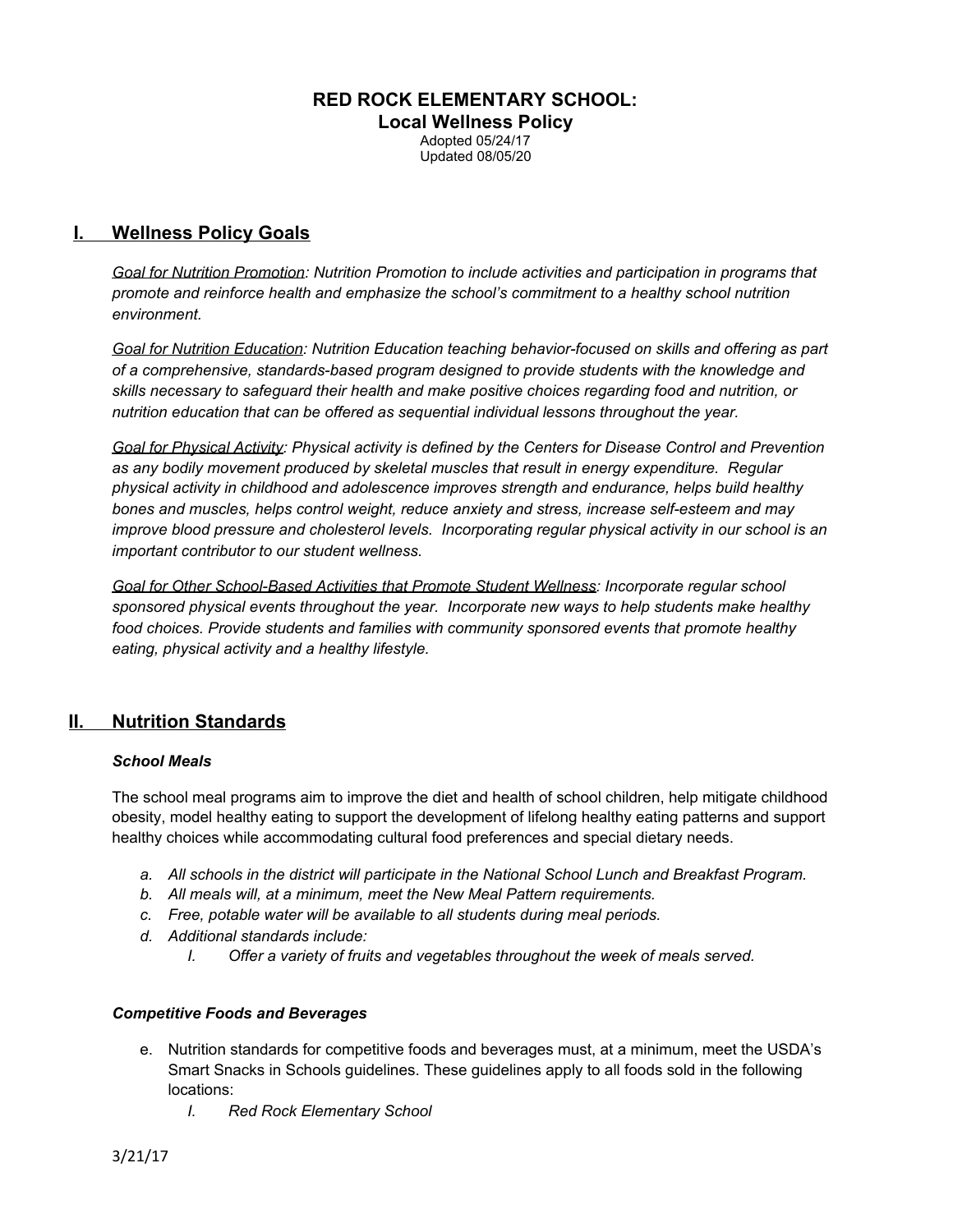## *Celebrations and Rewards*

Arizona Law (ARS 15-242) states that all food and beverages served to students in grades K-8 must meet the USDA's Smart Snacks in Schools guidelines.

- f. For all events listed below, where food and beverages are provided (not sold) by either families or *PTO, are not required to meet the USDA Smart Snacks in Schools Guidelines, but teachers and staff are encouraged to request healthy treats when food is brought in for classroom celebrations.*
- *g. These guidelines apply to (check all that apply):* ☒School-sponsored events ☒Celebrations and parties ☒Classroom snacks provided by parents ☒Classroom rewards and Incentives

## *Fundraising*

*h. Policy on food and beverage related fundraisers sold to students on school campus during the school day, including the frequency and duration of exempt fundraisers as appropriate: All fundraisers are approved by the District Administrator; any food-based fundraisers are required to complete the online exemption form prior to commencing. Fundraisers for large food-based sales are items that are not intended to be consumed on campus; fundraisers for small food-based sales (i.e. ice cream sales, Eegee sales, etc.) are still required to complete the online exemption form for each sale that occurs.*

#### *Food and Beverage Marketing in Schools*

Food and beverage marketing is defined as advertising and other promotions in schools. Food and beverage marketing often includes an oral, written, or graphic statements made for the purpose of promoting the sale of a food or beverage product made by the producer, manufacturer, seller or any other entity with a commercial interest in the product. All products marketed on the school campus must, at a minimum, meet the Smart Snacks guidelines.

- *i. As of 05/25/2017, no outside food or beverage marketing is permitted on campus.*
- *j. The school has no future plans to offer such marketing to any outside source.*

# **III. School Wellness Committee**

#### *Committee Role and Membership*

The District will convene a representative district wellness committee that meets to establish goals for and oversee school health and safety policies and programs, including development, implementation and periodic review and update of this district-level wellness policy.

- a. *Committee meetings are to be held at least once quarterly.*
- b. The goal for the Committee is that it shall be composed of at least one person from each of the *following groups: school classified/certified staff, cafeteria staff, parent/family member. Additional committee members will be recruited as available (health professions, school board, community members, etc.)*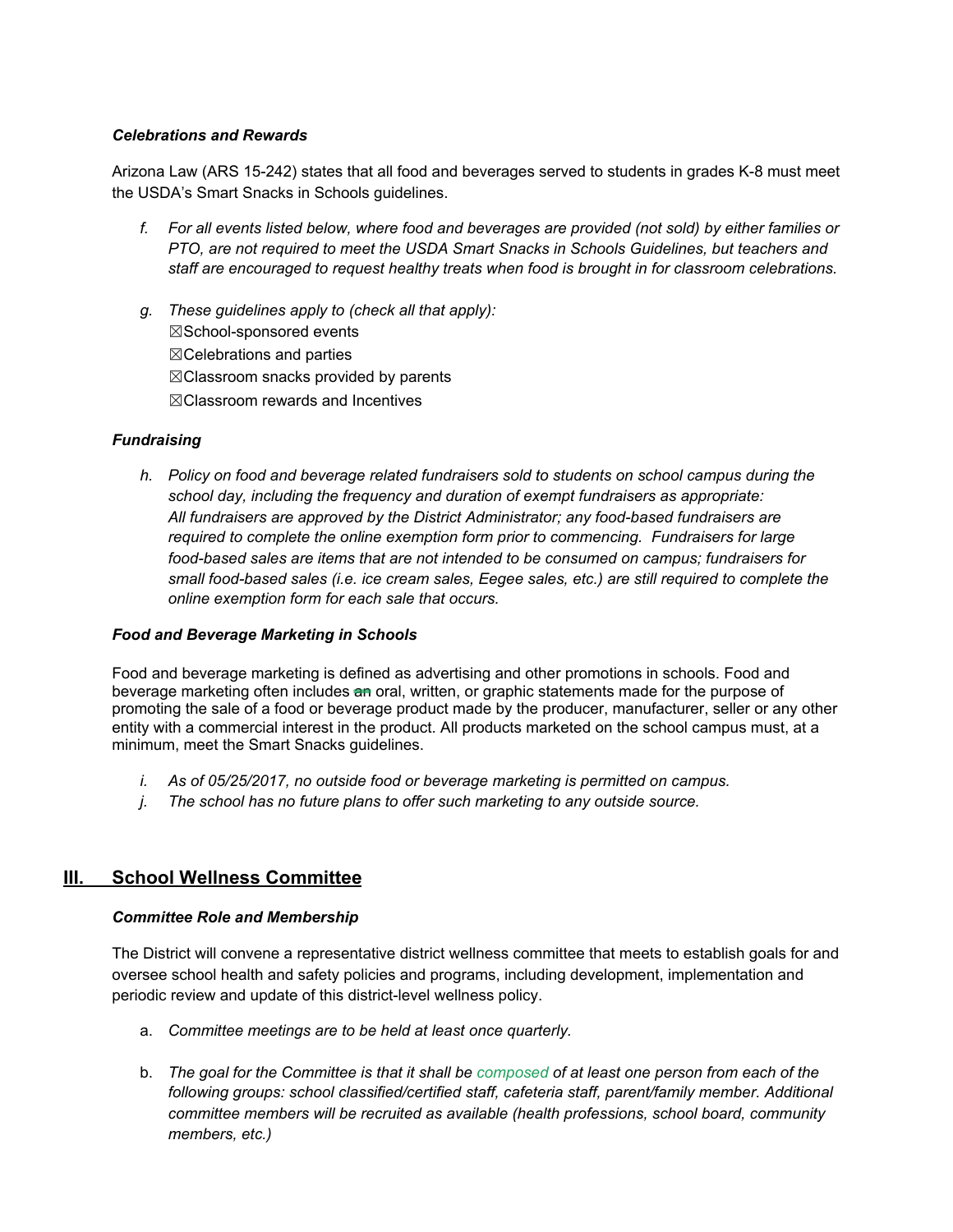c. Emails and flyers will be sent home with students to publicize all promotions and events that are *sponsored by the school's wellness program.*

## *Leadership*

The district has designated one or more LEA and/or school official(s) who have the authority and responsibility to ensure each school complies with the local wellness policy.

- *d. The designated official for oversight of implementation at each school is: Lillian Norris*
- *e. The designated official for convening the wellness committee is: Cathy Shull*
- *f. The person designated for informing the public about the wellness policy is: Cathy Shull*

# **IV. Wellness Policy Implementation, Monitoring, Accountability and Community Engagement**

## *Implementation of the Wellness Policy*

*All foods and beverages made available on campus during the school day to all students are to be consistent with Arizona Nutrition Standards, USDA, and the Secretary of Agriculture. Guidelines for reimbursable school meals shall not be less than restrictive than regulations and guidance issued by the Secretary of Agriculture pursuant to law. The district shall create procedures that address all foods (including Foods of Minimal Nutritional Value and Competitive Food Sales) available to students throughout the school day on our campus. Approval is required to ensure that the foods served meet the requirements of the District's nutrition policy and regulation (i.e. foods that are served fit in a healthy diet and contribute to the development of lifelong healthy eating habits for the District's students).*

*A primary goal will be to regularly (at least annually) evaluate the effectiveness of this policy in promoting healthy eating and changing the program as appropriate to increase its effectiveness. Such evaluation will be measurable. The results of each evaluation, the extent to which the District policy complies with federal regulations, and a description/summary of the progress made in attaining the goals of the District, shall be made available to the public via school website. Physical education teachers and school health professionals shall have an opportunity to participate in the evaluation and implementation of this policy.*

#### *Triennial Progress Assessments*

At least once every three years, the LEA must conduct an assessment of their wellness policy. To accomplish this, the District will evaluate compliance with their wellness policy and assess progress toward meeting the goals of the District Wellness policy. Additionally, USDA requires that the District will compare their policy to the Alliance for a Healthier Generation's model wellness policy.

- a. The District will assess compliance and progress of their local wellness policy at least once every 3 years.
	- *I. Using the Local Wellness Policy Activity and Assessment Tool, the coordinator will answer all questions in regards to nutrition promotion, nutrition education, physical activity, school meal standards, competitive food and beverages and marketing,*